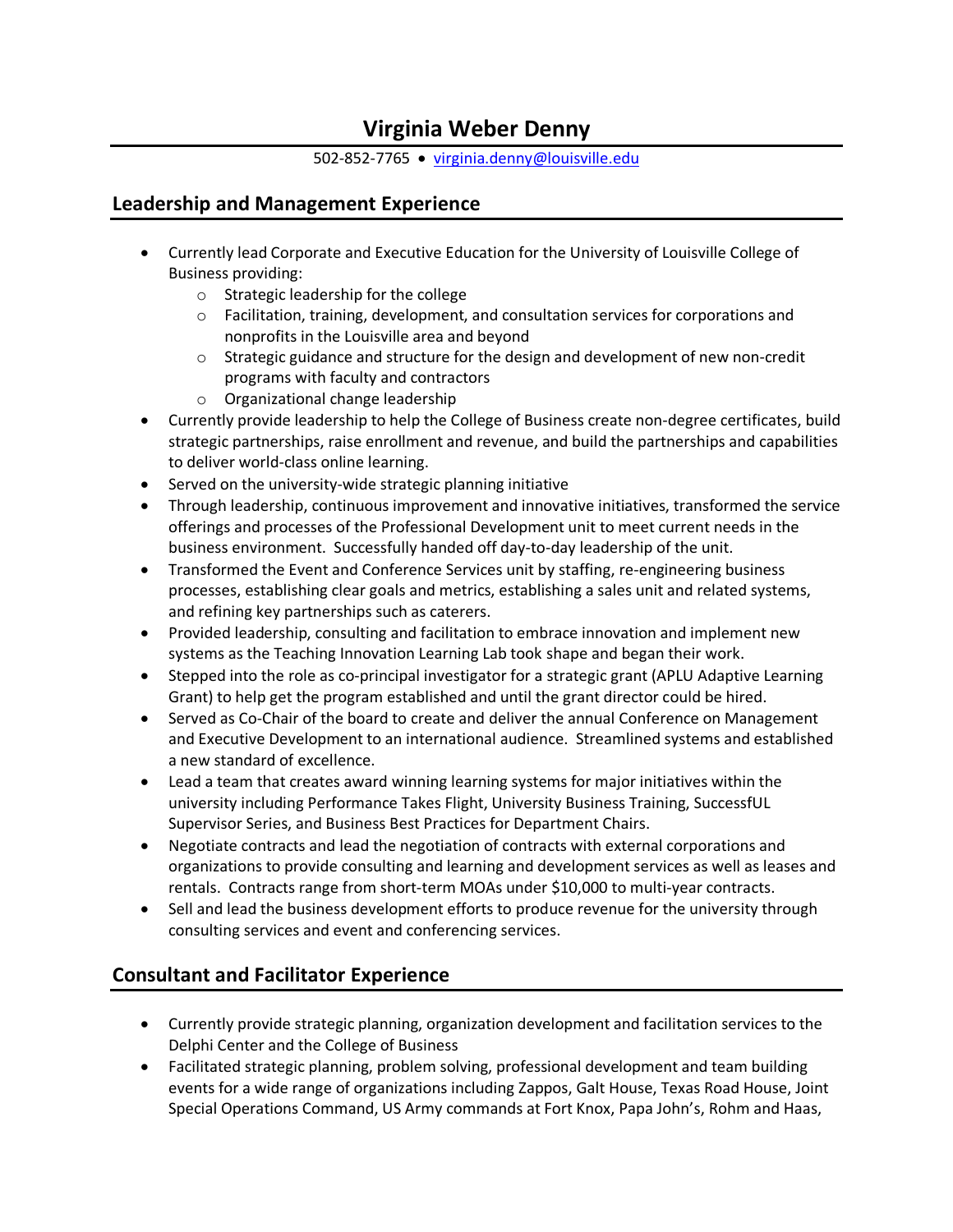Justice AV Solutions, United Parcel Service, IBM, Shell Oil, Brown Forman, Humana, Capital Holding, and many others.

- Designed and deployed a statewide strategic planning initiative for Kentucky state government and led a team of consultants and facilitators. As a result, every cabinet in Kentucky government had a full strategic plan for the first time in history.
- Provided consultation and facilitation services to help University of South Carolina Lancaster develop their 50<sup>th</sup> anniversary strategic plan.
- Master facilitator with over 10,000 hours of direct service delivery; consistently delivered 200- 300 hours of training, facilitation and public speaking per year.
- Proficient in large group facilitation techniques (50-300 participants) including open space, appreciative inquiry, future search, and others.
- Skilled in active learning/experiential learning techniques.
- Certified to teach/facilitate Meyers-Briggs Type Indicator, StrengthsFinder, DiSC Behavioral Styles assessment, Entrepreneurial Mindset Profile, Conflict Dynamics Profile, Situational Leadership and others.

## **Program and Curriculum Development Experience**

- Directed the needs assessment, design, development, piloting, evaluation and deployment of enterprise-wide initiatives including the University Business Training program for the University of Louisville (a mandatory 18-month certification program for over 250 employees). The program utilized online asynchronous modules, action-based learning classroom sessions, certification exams and "fingertip" online resources.
- Conduct needs assessment and design curricula for a wide range of corporate, non-profit, governmental and educational organizations that link business initiatives and strategies directly to learning and skill development.
- Proficient in innovative, progressive methods including blended learning, scenario-based learning, simulations, active learning, synchronous and asynchronous online learning and flipped classroom.

# **Professional Employment**

| $\bullet$ | University of Louisville, College of Business                                                  | 2018-Present |
|-----------|------------------------------------------------------------------------------------------------|--------------|
|           | Assistant Dean, Corporate and Executive Education                                              |              |
| $\bullet$ | University of Louisville, College of Business                                                  | 2017-2018    |
|           | Strategic Partnership Liaison (and continued as Associate Director of the                      |              |
|           | Professional Development Unit, Delphi Center)                                                  |              |
| $\bullet$ | <b>Joint Special Operations Command</b>                                                        |              |
|           | Principle Investigator for a five year contract to deliver leadership development 2014-Present |              |
|           | programming and related services                                                               |              |
| $\bullet$ | University of Louisville, Association for Public and Land Grant Universities                   | 2016-2017    |
|           | <b>Adaptive Learning Grant</b>                                                                 |              |
|           | Co-Principle Investigator                                                                      |              |
| $\bullet$ | University of Louisville Delphi Center, Professional Development and                           | 2014-2019    |
|           | <b>Event and Conference Services units</b>                                                     |              |
|           | Associate Director                                                                             |              |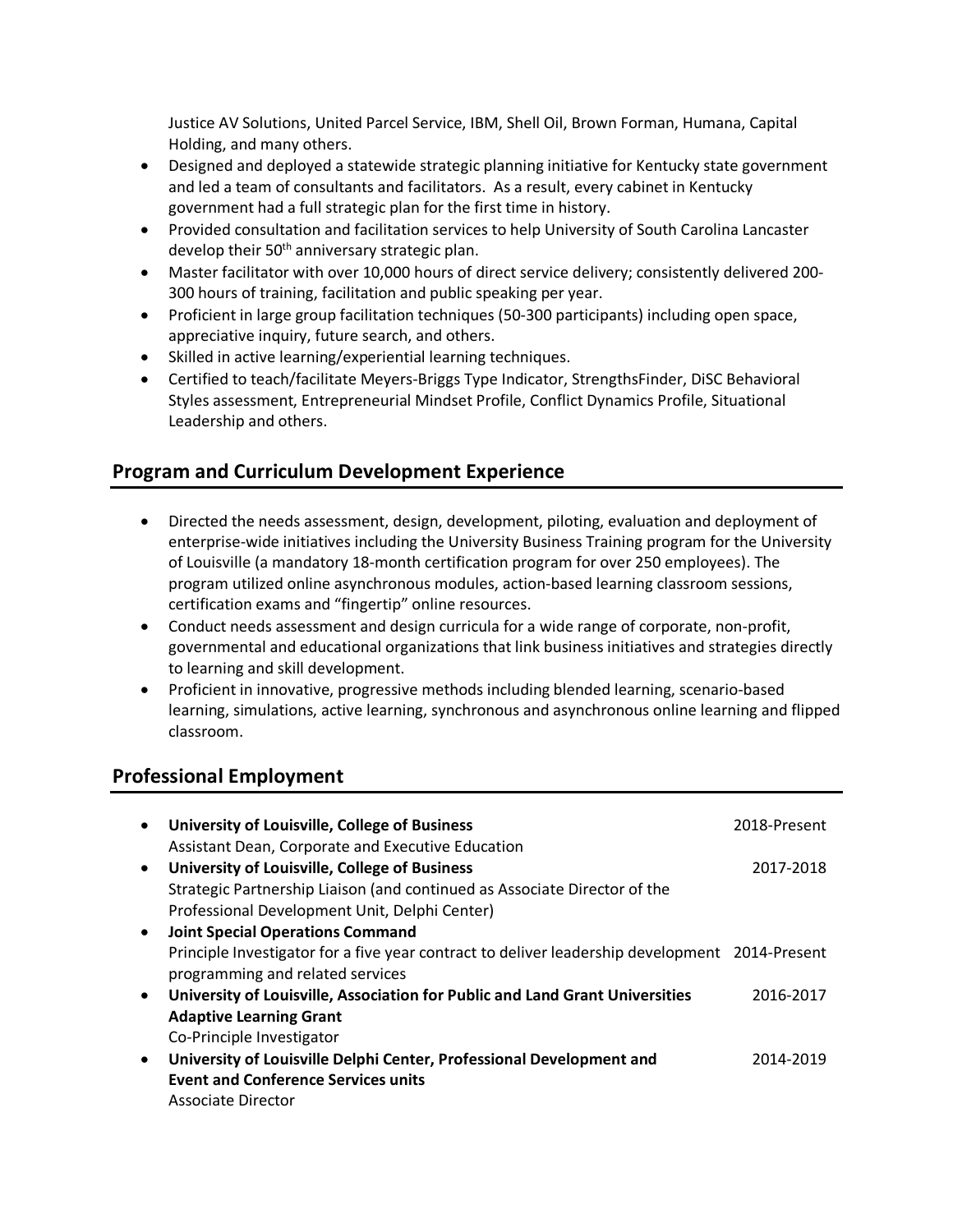| $\bullet$ | University of Louisville Delphi Center, Professional Development Unit<br><b>Assistant Director</b> | 2009-2014 |
|-----------|----------------------------------------------------------------------------------------------------|-----------|
| $\bullet$ | University of Louisville Delphi Center, Professional Development Unit,<br>Louisville, Kentucky     | 2005-2009 |
|           | Senior Consultant for Professional Education (part time)                                           |           |
| $\bullet$ | Denny Consulting, Louisville, Kentucky<br>President                                                | 1999-2008 |
| $\bullet$ | Miller Consultants, Louisville, Kentucky<br><b>Senior Consultant</b>                               | 1989-1999 |
| $\bullet$ | Governmental Services Center, Frankfort, Kentucky<br><b>Senior Trainer</b>                         | 1981-1989 |

### **Education**

#### **Master of Science**

Human Resource Education University of Louisville (2011) GPA 3.96

#### **Bachelor of Arts**

Organizational Communication and Psychology (double major) with an emphasis in Spanish (1981), GPA 3.97 *Summa Cum Laude* University of Kentucky

### **Representative List of Clients and Projects**

- **Joint Special Operations Command, Fayetteville, NC** Established a partnership with JSOC to provide civilian leadership training. Extended a multiyear partnership into a five-year contract. Provide consultation and on-going innovation to meet the challenging needs of this elite workforce.
- **US Army Human Resources Command, Recruiting Command and Cadet Command, Fort Knox, KY**

Established a civilian leadership program and secured a contract to continue the programming.

• **EMPOWER Kentucky, Kentucky State Government** Established and delivered curriculum to support business process redesign across all functions in state government; designed and deployed a statewide facilitation process for strategic planning at the cabinet level; facilitated top leaders meetings and decision making processes. Redesign efforts saved over \$700 million for taxpayers.

- **Rohm and Haas, Worldwide** With a worldwide team, developed and deployed a curriculum and coaching process to help trainers become performance consultants, achieving a worldwide alignment of performance improvement strategies.
- **University of South Carolina, Lancaster, SC** Facilitated the strategic planning process resulting in a multi-year plan to transform the organization.
- **Louisville Gas and Electric/Kentucky Utilities, Louisville, KY** Established and maintain a decade-plus consulting partnership, providing instructional design, needs assessment, programming customization and deliver and evaluation services. Assist in nationally awarded programming including high-potential leadership training and skill intensives.